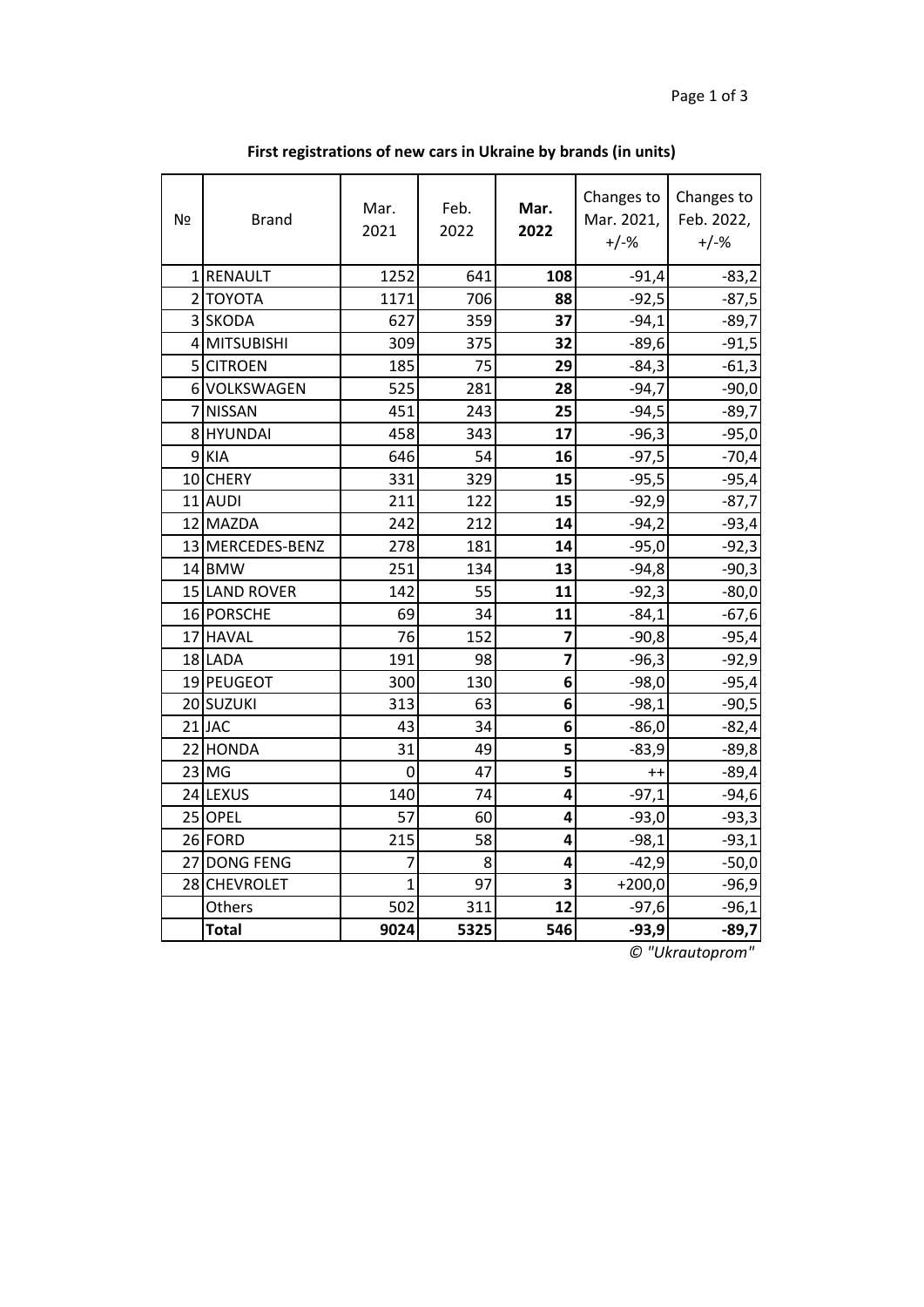| Nº | <b>Brand</b>    | Mar.<br>2021 | Feb.<br>2022 | Mar.<br>2022 | Changes to<br>Mar. 2021,<br>$+/-%$ | Changes to<br>Feb. 2022,<br>$+/-%$ |
|----|-----------------|--------------|--------------|--------------|------------------------------------|------------------------------------|
|    | 1 RENAULT       | 147          | 93           | 33           | $-77,6$                            | $-64,5$                            |
|    | 2 IVECO         | 22           | 22           | 17           | $-22,7$                            | $-22,7$                            |
|    | 3 FORD          | 92           | 51           | 15           | $-83,7$                            | $-70,6$                            |
|    | 4 FIAT          | 139          | 93           |              | $-95,0$                            | $-92,5$                            |
|    | 5 MAZ           | 87           | 77           | 6            | $-93,1$                            | $-92,2$                            |
|    | 6 PEUGEOT       | 122          | 59           | 6            | $-95,1$                            | $-89,8$                            |
| 7  | <b>CITROEN</b>  | 82           | 239          | 5            | $-93,9$                            | $-97,9$                            |
|    | 8 MERCEDES-BENZ | 77           | 35           | 5            | $-93,5$                            | $-85,7$                            |
|    | 9 MAN           | 53           | 68           | 4            | $-92,5$                            | $-94,1$                            |
|    | 10OPEL          | 42           | 32           | 2            | $-95,2$                            | $-93,8$                            |
|    | 11 KAMAZ        | 13           | 15           | 2            | $-84,6$                            | $-86,7$                            |
|    | Others          | 296          | 156          | 6            | $-98,0$                            | $-96,2$                            |
|    | <b>Total</b>    | 1172         | 940          | 108          | $-90,8$                            | $-88,5$                            |

**First registrations of new CV in Ukraine by brands (in units)**

*© "Ukrautoprom"*